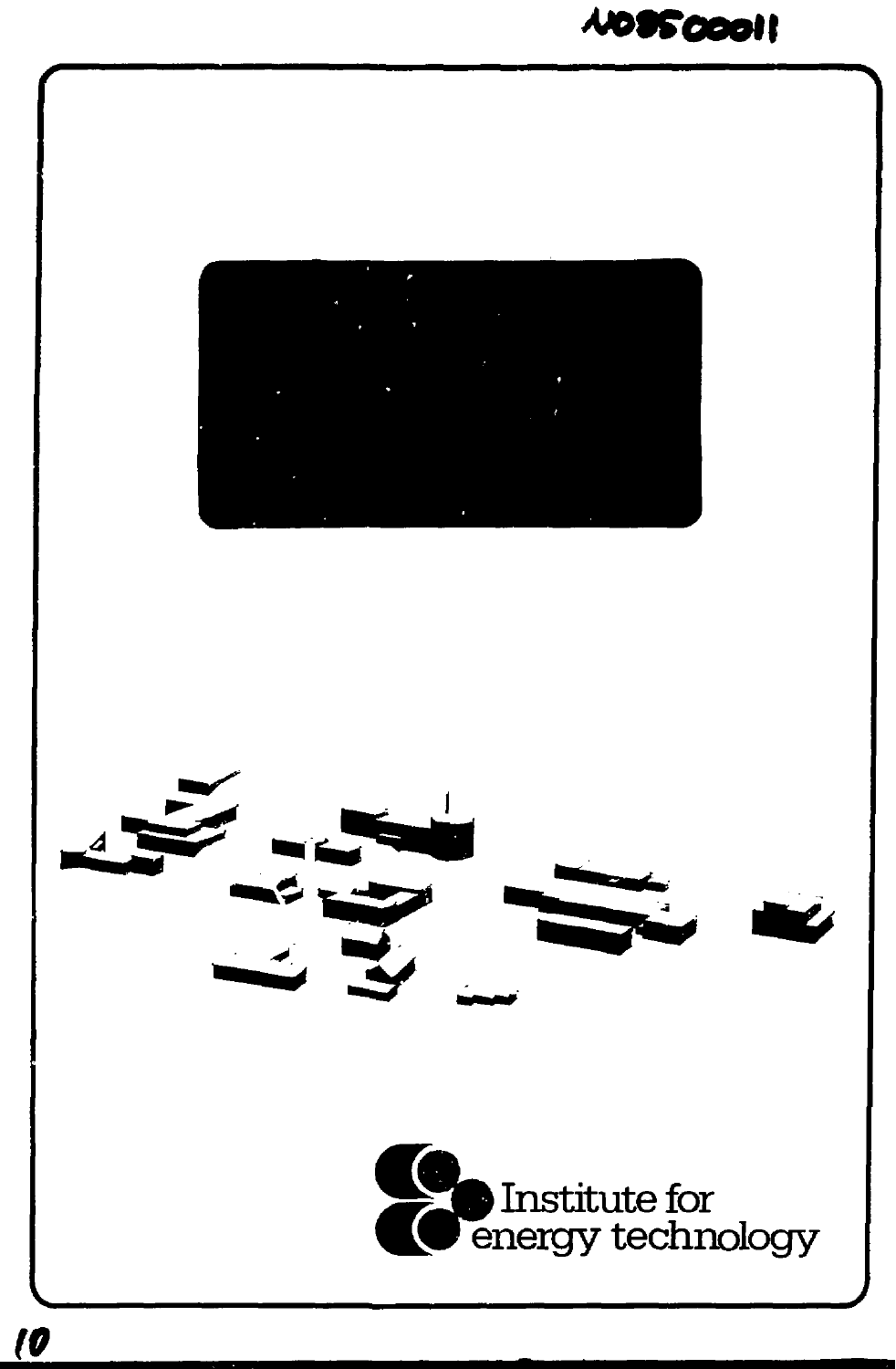**IFE/KR/E-83/005+V** 

**<sup>31</sup>I-3-IODOBENZYLGUANIDINE (131I-3-IBG) AS A SCINTIGRAPHIC AGENT FOR THE VISUALIZATION OF ADRENAL MEDULLA TUMOURS** 

**by** 

**Dag-Erik Heggli, Bjørn I. Brorson and**  Per **O. Bremer** 

 $\sim 10^{-1}$ 

June 1983

 $\mathcal{L}$ 

 $\cdot$ 

INSTITUTE FOR ENERGY TECHNOLOGY, KJELLER, NORWAY

ISSN 0333-2039 ISBN 82-7017-043-7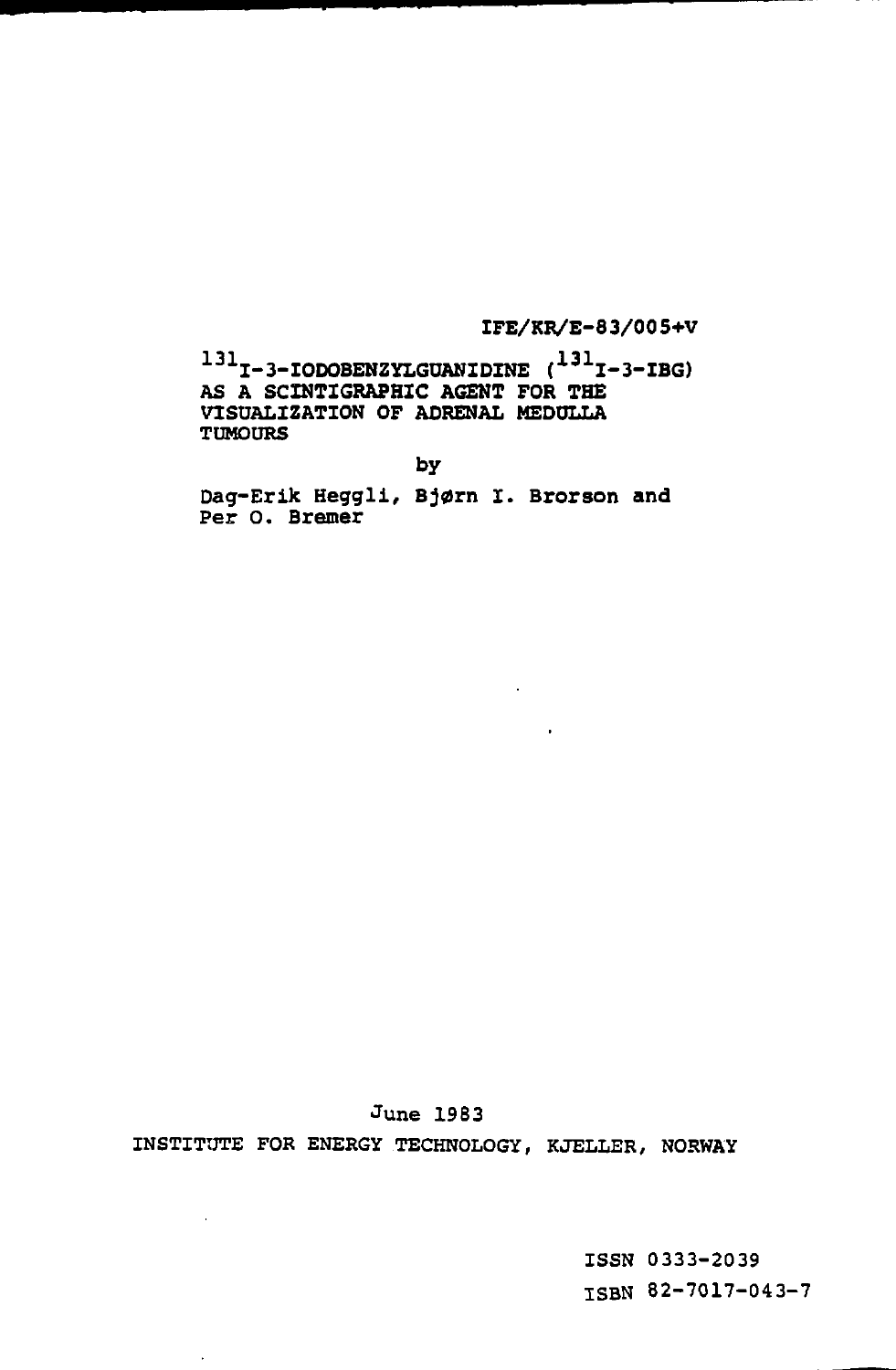| PERFORMING ORG.                                                                                                                   | DOCUMENT NO.<br>IFE/KR/E-83/005+V<br>DATE<br><b>June 1983</b> |                             |  |  |
|-----------------------------------------------------------------------------------------------------------------------------------|---------------------------------------------------------------|-----------------------------|--|--|
| Institute for Energy Technology<br>Isotope Laboratories                                                                           |                                                               |                             |  |  |
| P.O. Box 40<br>N-2007 Kieller                                                                                                     | CLIENT/SPONSOR ORG.                                           |                             |  |  |
| Norway                                                                                                                            |                                                               |                             |  |  |
|                                                                                                                                   |                                                               |                             |  |  |
| PROJECT NO./ CONTRACT NO.                                                                                                         |                                                               |                             |  |  |
| <b>PROJECT NAME</b>                                                                                                               |                                                               |                             |  |  |
|                                                                                                                                   | SPONSOR'S REF.                                                |                             |  |  |
| TITLE AND SUBTITLE                                                                                                                |                                                               |                             |  |  |
| $^{131}$ I-3-IODOBENZYLGUANIDINE ( $^{131}$ I-3-IBG) AS A SCINTIGRAPHIC AGENT FOR<br>THE VISJALIZATION OF ADRENAL MEDULLA TUMOURS |                                                               |                             |  |  |
| AUTHOR(S)                                                                                                                         |                                                               | <b>APPROVED</b>             |  |  |
| Dag-Erik Heggli, Bjørn I. Brorson and Per O. Bremer                                                                               |                                                               | $-$ lup Becaus              |  |  |
| <b>ABSTRACT</b>                                                                                                                   |                                                               |                             |  |  |
| used for scintigraphic localization of pheochromocytomas, which are<br>tumours of the adrenal medulla.                            |                                                               |                             |  |  |
|                                                                                                                                   |                                                               |                             |  |  |
| <b>KEY WORDS</b><br>Localization of adrenal medulla tumours; <sup>131</sup> I-3-iodobenzylguanidine                               |                                                               |                             |  |  |
| CLASSIFICATION AND/OR SUBJECT GROUP<br>UDC: 616-07:621.039.85:516-006                                                             |                                                               |                             |  |  |
| INDEX SYSTEM/THESAURUS TERMS<br>INIS: Radiopharmaceuticals; Scintiscanning;<br>Neoplasms; Labelling; Iodine 131                   |                                                               |                             |  |  |
| SUPPLEMENTARY BIBLIOGRAPHIC DATA                                                                                                  |                                                               | <b>ISSN</b><br>0333-2039    |  |  |
|                                                                                                                                   |                                                               | ISBN 82-7017-043-7          |  |  |
|                                                                                                                                   |                                                               | NO. OF PAGES<br>7           |  |  |
| AVAILABILITY: THIS DOCUMENT/THIS PAGE                                                                                             |                                                               | LANGUAGE: DOCUMENT/ SUMMARY |  |  |
| Open/Open                                                                                                                         |                                                               | English /English            |  |  |
| DISTRIBUTED BY<br>PRICE                                                                                                           | RECIPIENT'S NOTE                                              |                             |  |  |
|                                                                                                                                   |                                                               |                             |  |  |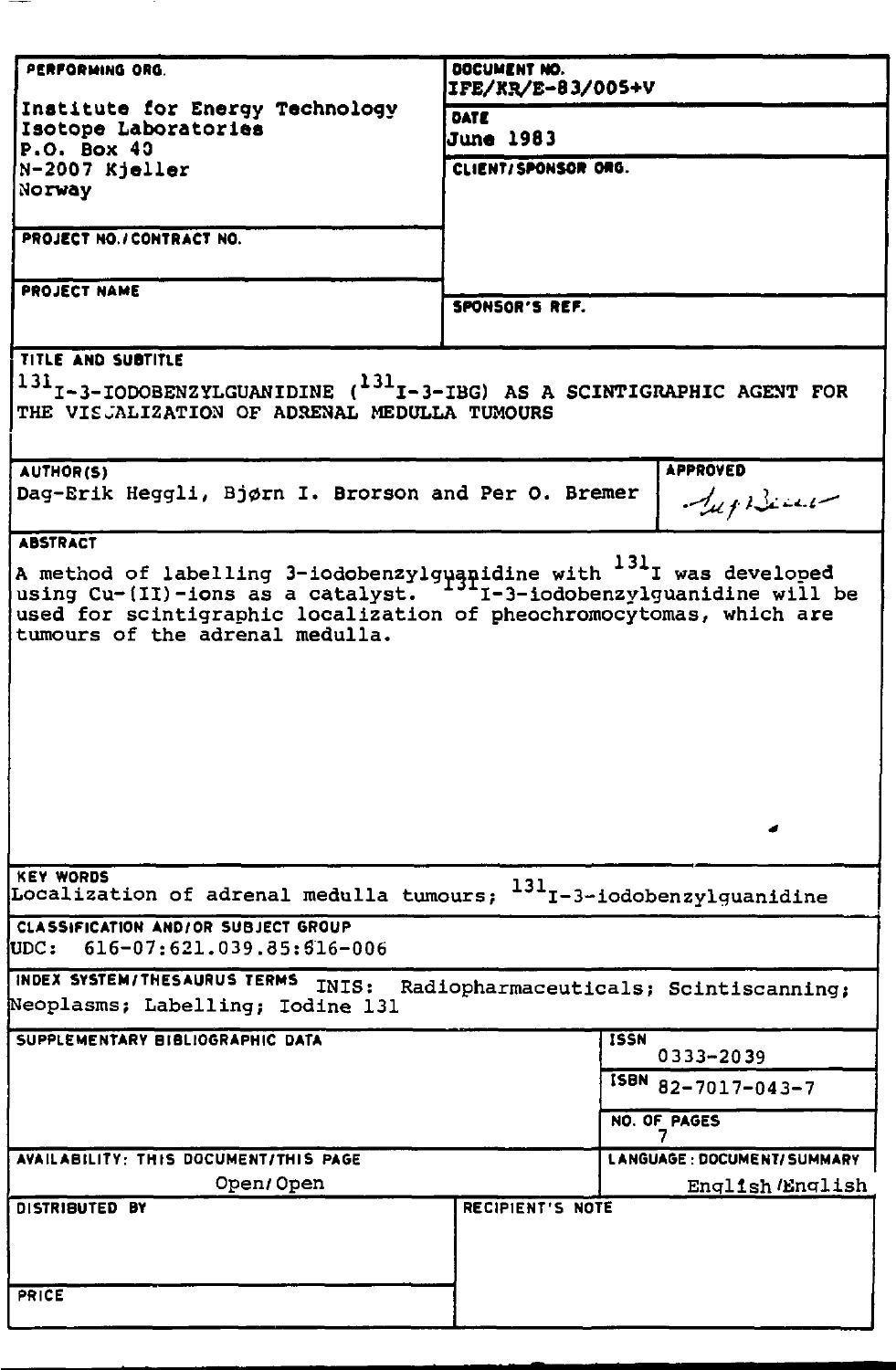## **CONTENTS**

 $\ddot{\phantom{0}}$ 

—∝ –

 $\mathcal{A}$ 

- 1

| 1. INTRODUCTION                                         | з      |
|---------------------------------------------------------|--------|
| 2. LABELLING OF 3-IBG WITH $^{131}$ I<br>2.1. Procedure | 3<br>3 |
| 3. ADRENAL UPTAKE IN MICE                               | 4      |
| 4. ADRENAL UPTAKE IN DOG                                | 6      |
| 5. RADIOCHEMICAL ANALYSIS                               | 6      |
| 6. RADIOCHEMICAL STABILITY                              | 7      |

**Page**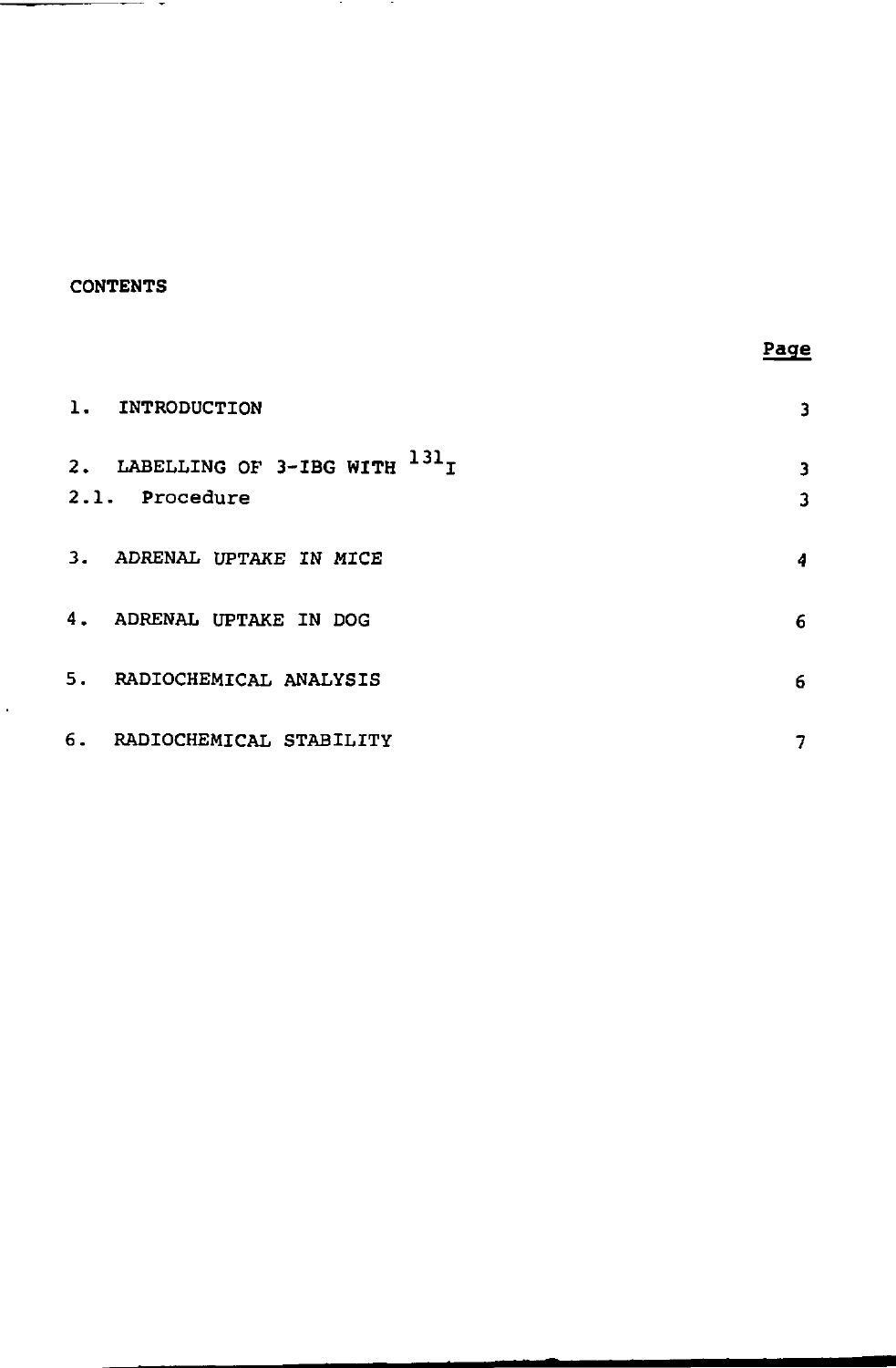# **IFE/KB/E-83/005+V 3**

## **1. INTRODUCTION**

The tumours of adrenal medulla, pheochromocytomas and neuro**blastomas may in some cases be small or located extra**adrenally. In those cases <sup>131</sup>I-labelled 3-iodobenzylquanidine **is a valuable tool, since 3-IBG concentrates in adrenal medulla tumours because of its analogy to the catecholamines.**  Injecting a **dose** of **0.5 mCi I-3-IBG (2.5 mCi/ma), which is an adult dose, allows the scintigraphic localization of the**  tumours, thus guiding the surgeon.

# 2. LABELLING OF 3-IBG WITH <sup>-31</sup>I

The final step of our production of <sup>131</sup>I-3-IBG consists of an isotopic exchange of the aromatic bound iodine. That exchange was found to be catalyzed by cupric- $(II)$ -ions. A similar effect has been reported for the labelling of iodohippuric acid and N-isopropyl-p-iodoamphetamine.

### 2.1. Procedure

 $3$ -IBG $\cdot$ }H<sub>2</sub>SO<sub>A</sub> and Cu(II)SO<sub>A</sub> were dissolved in a 0.1 M NH<sub>A</sub>H<sub>2</sub>PO<sub>A</sub>. buffer and mixed with <sup>-31</sup>I-NaI. The solution was evaporated to dryness by heating. After addition of water, the solution was heated with reflux for two hours.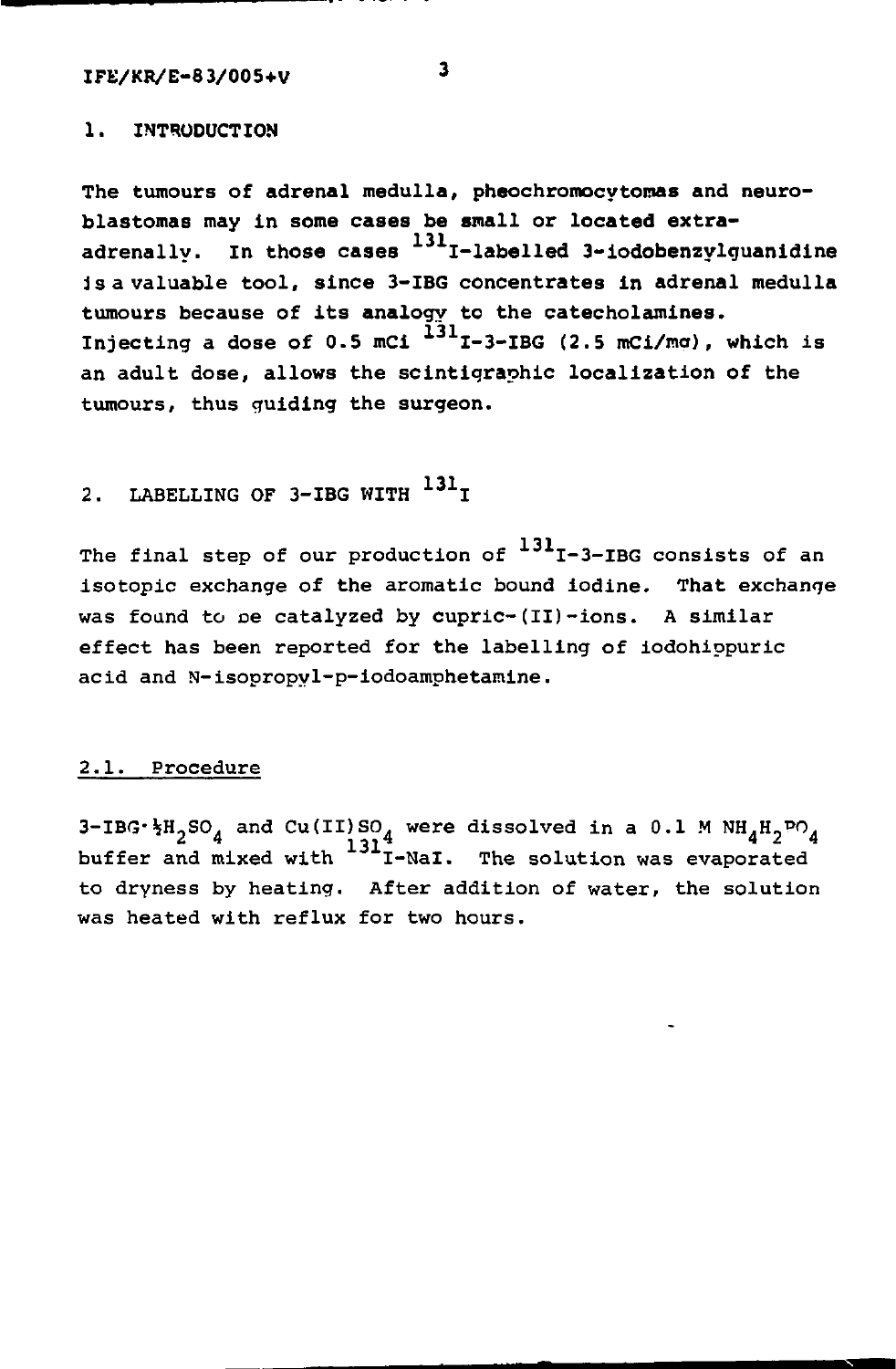

**The figure shows the effect of the addition of Cu-(ID-ions:** 

The I<sup>-</sup> ions were removed after the labelling by anionic exchange chromatography (Dowex 1). The final product was made isotonic and bacteriostatic by the addition of acetate buffer, saline and benzylalcohol. The product was filtered through a membrane filter with a pore size of 0.22 um, and was apyrogenic tested by limulus test.

### 3. ADRENAL UPTAKE IN MICE

Species: BOM:NMRI, female, 26 - 34 g **injected dose:** 10 µCi  $^{131}$  I-3-IBG (1 mCi/mg) given by intravenous injection in the tail

The different organs were dissected, and the activity in each organ was counted in a gamma well counter. The adrenal medulla and the cortex were counted together. The figures show the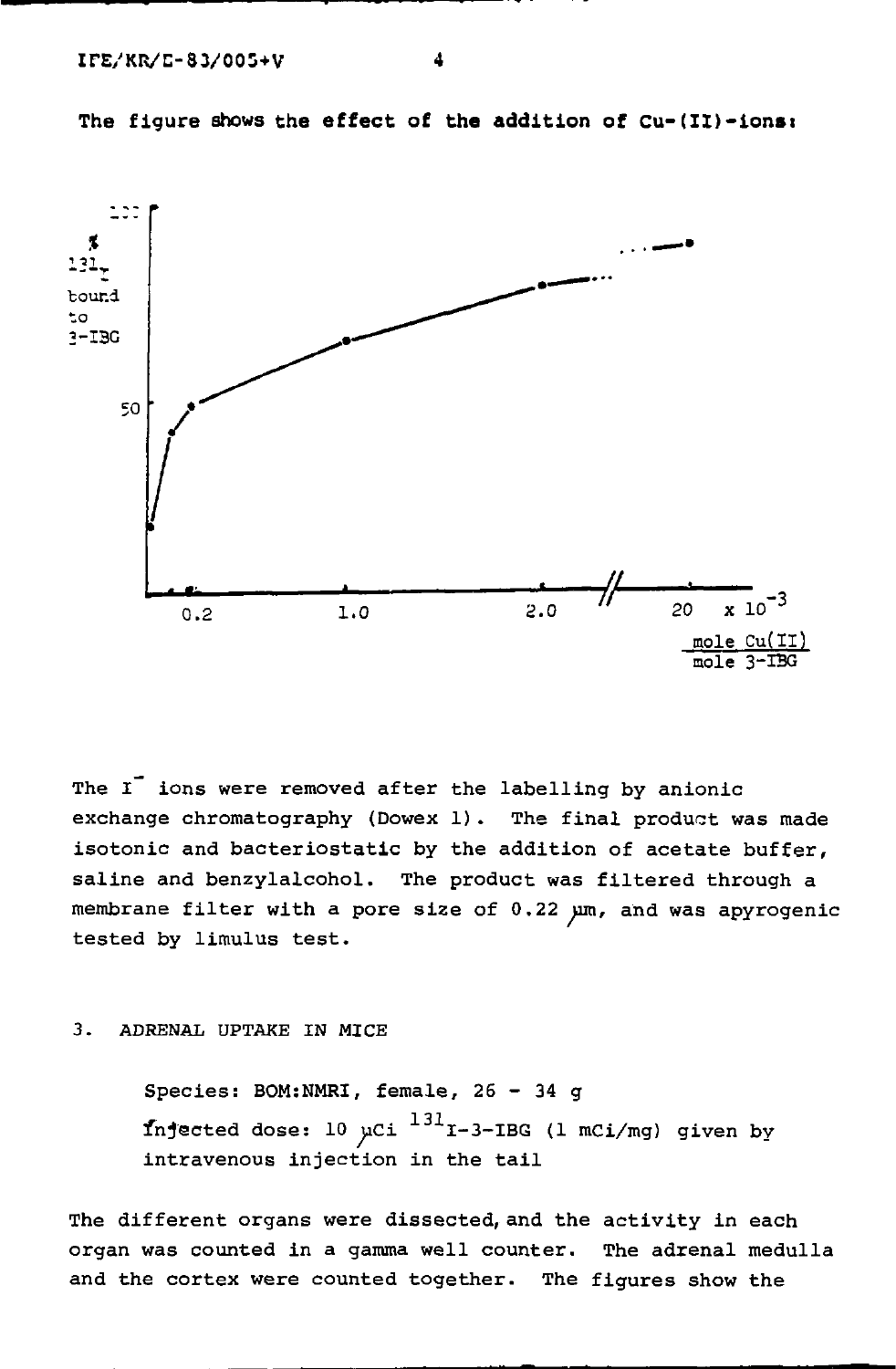**IFE/KR/E-d3/005+V** 5

rapid excretion of the **activity from the total body and the**  slower elimination from the **adrenals. The adrenals showed a**  very low uptake in per cent of **the** given **dose, but this** may **be**  dependent on the species. In addition, hyperactive tumours will show a higher uptake than normal adrenals.

On the basis of the lower elimination rate of the adrenals, the activity concentration (per cent uptake per gram tissue) increased very much in the adrenals compared to the other organs. The adrenal activity increased from 10.4 per cent of the recovered activity per gram at one hour after the injection to 430 per cent of the recovered activity per gram at three days. All the other organs showed only minor changes, all in the range of  $l - l0$  per cent of the recovered activity per gram. The blood level was between 0.5 and 1.0 per cent of the recovered activity per gram at all times (one hour - three days).

The kidney activity increased from 2.2 to 14.3 per cent of the recovered activity per gram during the test. This may reflect an urinary elimination of the productor its metabolites.

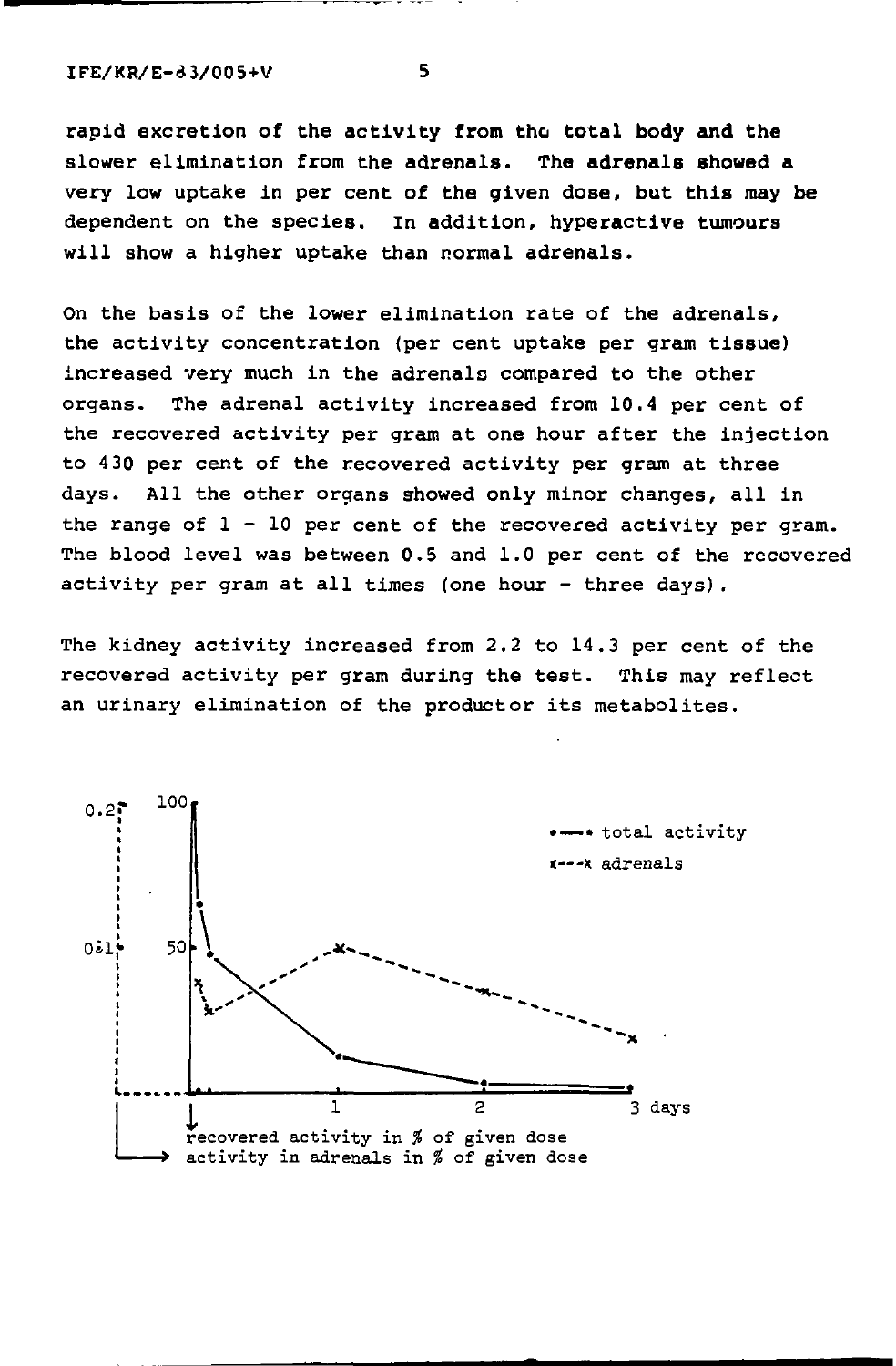



The activity in the organs that were measured, but not shown in the figures, blood, stomach, instetin, spleen and carcass, were below 10 per cent of the recovered activity per gram tissue at all times.

## 4. ADRENAL UPTAKE IN DOG

The test was performed on a healthy female golden retriever and showed sufficient uptake in the adrenals to allow scintigraphic imaging 90 hours after the injection.

#### 5. RADIOCHEMICAL ANALYSIS

As a rapid method for the control of the radiochemical purity, paper electrophoresis has been used with a 0.025 M sodium acetate buffer at a pH of 4.5, Whatman paper no 1 and an electric field of 100 V per cm for ten minutes. 3-IBG migrates approximately 4 cm as a cation and iodide approximately 12 cm as an anion. The more time-consuming TLC with silica gel G plates and propan-1-ol/10% NH<sub>3</sub> (3:1) as an eluent has been used to verify the results which were obtained by electrophoresis.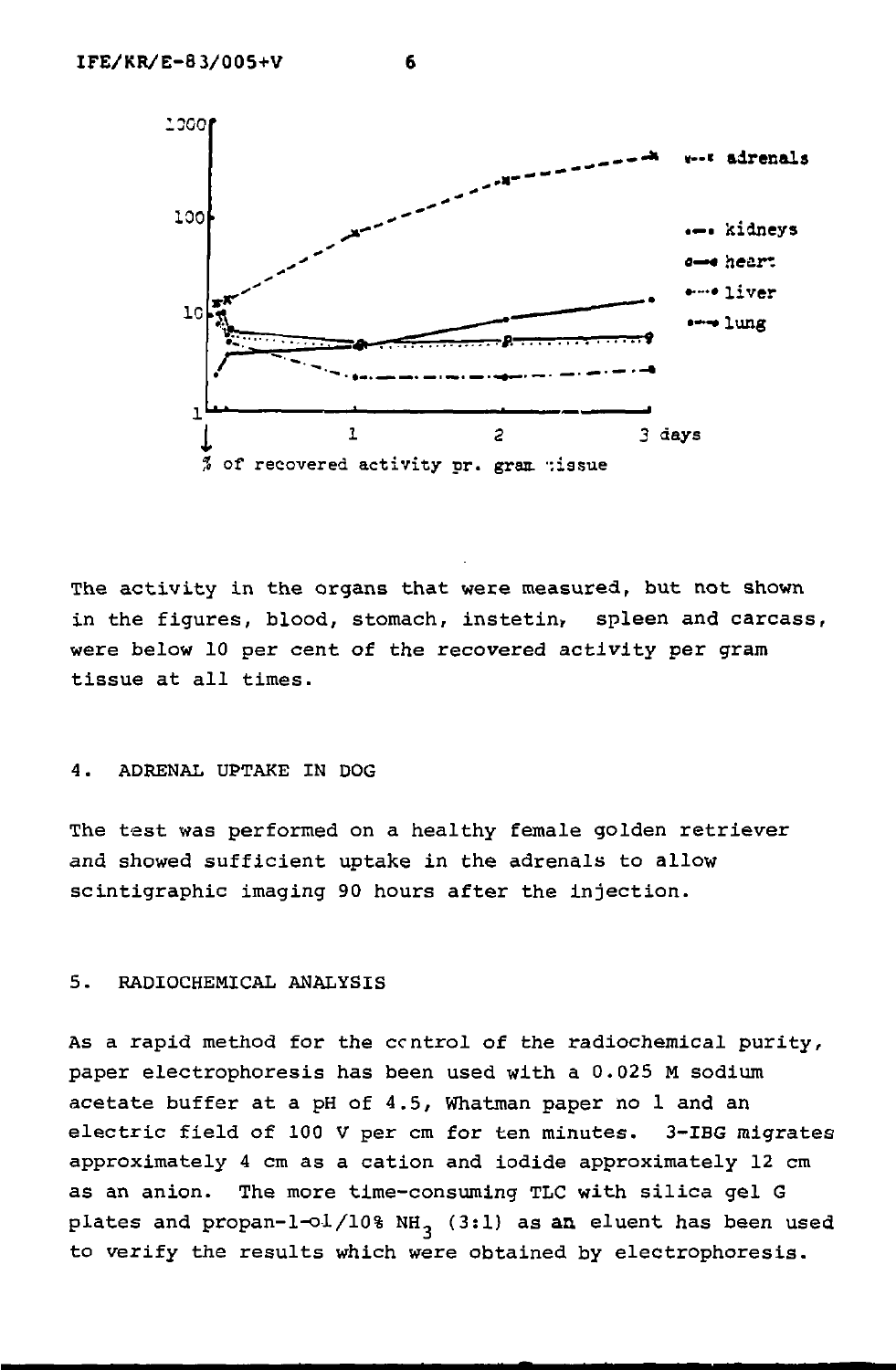## R. values

3-IBG: 0.5 Iodide: 0.85

## 6. RADIOCHEMICAL STABILITY

The radioactive concentration of the  $^{1.31}$ I-3-IBG has been found to be important for the radiochemical stability of the product. In one week 10 per cent iodine is released from  $^{131}$ I-3-IBG at an initial radioactive concentration of 1.1 mCi/ml, whereas 1.5 per cent iodine is released in one week at an initial radioactive concentration of 0.2 mCi/ml. The specific activity seems to have less influence on the stability. Increasing the specific radioactivity from 3 mCi/mg to 12 mCi/mg was not found to influence the radiochemical stability.

Presented as a poster at the "First Symposium on Radiopharmacy and Radiopharmaceuticals" 27th - 30th March 1983, Elsinore, Denmark.